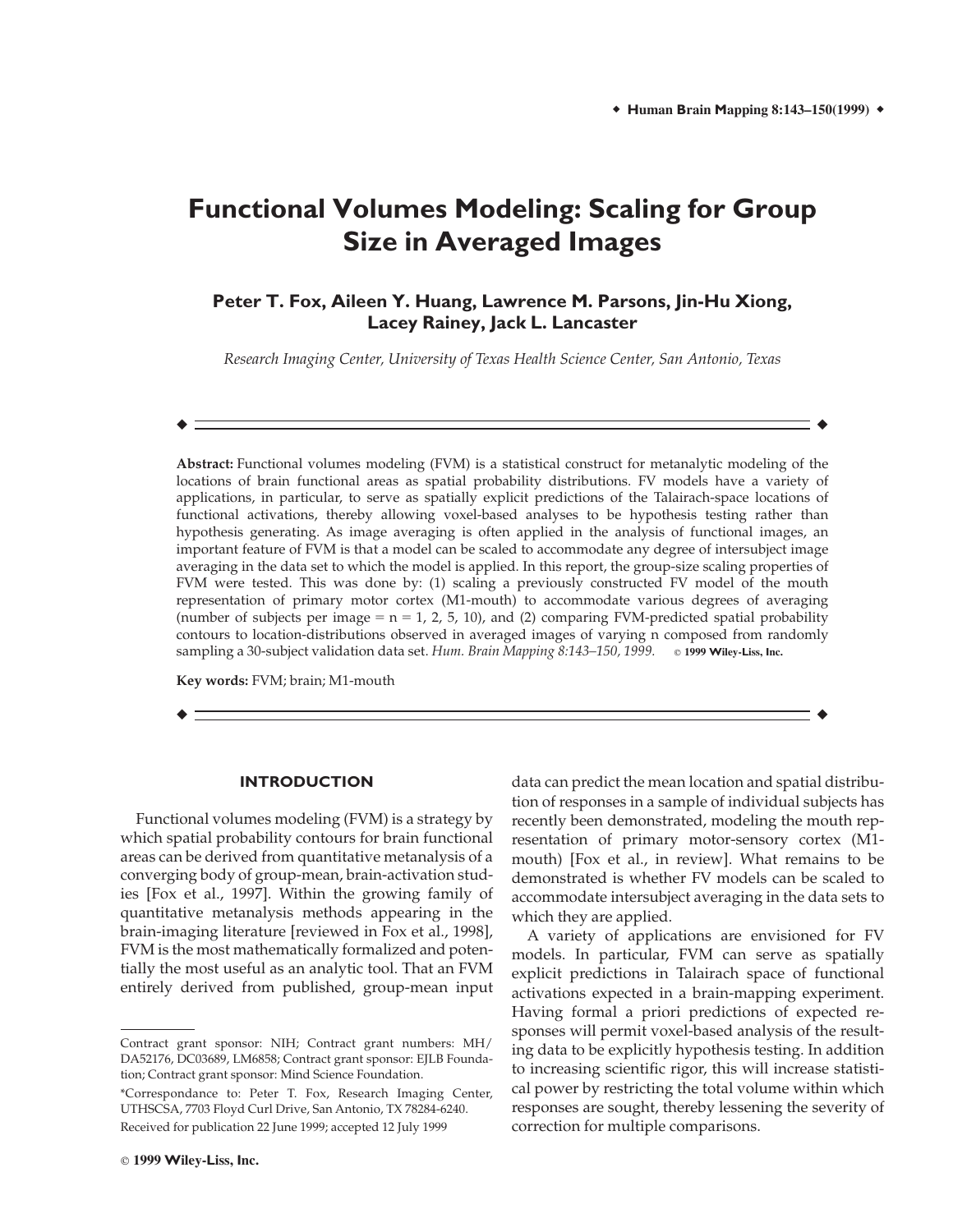| Fox et al. |  |  |  |
|------------|--|--|--|
|------------|--|--|--|

|                         |                 |          |         | Left    |        |        | Right   |        |  |
|-------------------------|-----------------|----------|---------|---------|--------|--------|---------|--------|--|
| Citation                | Task            | n        | X axis  | Y axis  | Z axis | X axis | Y axis  | Z axis |  |
| Petersen et al., 1988   | speech          | 17       | $-42.8$ | $-15.1$ | 43.6   | 50.3   | $-9.9$  | 38.3   |  |
| Paus et al., 1993       | speech          | 8        | $-51.0$ | $-11.0$ | 33.0   | 62.0   | $-4.0$  | 22.0   |  |
| Petrides et al., 1993   | speech          | 10       | $-50.0$ | $-11.0$ | 38.0   | 44.0   | $-6.0$  | 36.0   |  |
| Bookheimer et al., 1995 | speech          | 16       | $-45.0$ | $-10.0$ | 38.0   | 42.0   | $-4.0$  | 44.0   |  |
| Braun et al., 1997      | speech<br>Total | 20<br>71 | $-48.0$ | $-16.0$ | 28.0   | 44.0   | $-16.0$ | 28.0   |  |

**TABLE I. M1-mouth input data**\*

\* M1-mouth location coordinates reported in five, group-mean, brain-activation studies contrasting overt speech to a nonspeaking condition are shown. Values are reported by number of subjects (n), cerebral hemisphere (left, right), and coordinate axis ( $x =$  left-right;  $y =$  anterior-posterior;  $z =$  superiorinferior).

As image averaging is often applied in the analysis of functional images, an important requirement of FVM is that a model can be scaled to accomodate any degree of intersubject averaging in the data set to which the model is applied. The Central Limit Theorem predicts well-behaved reduction of the standard error of the mean as a sample size increases. That is, the variance among a sample of *m* means, each computed from *n* individual values, will be lower than the variance in a sample of individual values by a factor of 1/n. Whereas well-behaved reduction of the standard error of the mean is well established for numeric averaging, it is not established for location coordinates within averaged images. Image averaging is well behaved with respect to intensity values, as these are true numeric averages computed at each voxel [Fox et al., 1988]. However, with respect to the locations of local maxima, the effects of image averaging are not so straightforward. A local-maximum in a functional image is determined by a 3D intensity contour. In an multisubject image, the intensity contour of a local maximum is a function of the actual intensity values in each individual image and by the degree of spatial overlap among the response loci. Individual images with more intense activations weight the averaged image more heavily. Images with responses lying far from the group-response centroid weight the averaged response locus little or not at all. Thus with respect to location coordinates, image averaging creates an intensity weighted mode. As a result, there is no mathematical guarantee that the decrease in variance among response loci in averaged images will be the same as that obtained by averaging locations coordinates from individual-subject images. The purpose of this report was to empirically validate: (1) the model assumptions underlying FVM group-size scaling, and (2) FVM

predictive accuracy for group-mean data across a range of group sizes.

# **METHODS**

# **Literature metanalysis of M1-mouth and functional volume modeling**

The mean location and location variability of M1 mouth were estimated from the coordinate-referenced, group-mean, brain-activation literature. Candidate studies were limited to those: (1) on normal subjects, (2) using overt oral tasks. Eight such studies were identified [Petersen et al., 1988; Paus et al., 1993; Petrides et al., 1993; Andreasen et al., 1995; Bookheimer et al., 1995; Fox et al., 1996; Braun et al., 1997; Murphy et al., 1997]. Of these, Fox et al. [1996] was discarded because the subject sample partially overlapped the validation sample (below). Andreasen et al. [1995] and Murphy et al. [1997] were discarded because they failed to differentiate between M1-mouth and ventral pre-motor cortex (i.e., BA 6/44, or Broca's area), likely due to excessive smoothing. Five studies were retained for the metanalysis. They ranged in group-size (n) from 8 to 20 and totaled 71 subjects (Table I). Using these input data and the FVM construct [Fox et al., 1997], population (i.e., for singlesubject, nonaveraged images) location-probability profiles were computed for each cardinal axis  $(x, y, z)$  and each cerebral hemisphere. These population profiles were then scaled down to the group sizes predicted for statistical parametric images (SPI), which averaged images from 2, 5, or 10 individual subjects (here termed SPI[2], SPI[5], SPI[10]).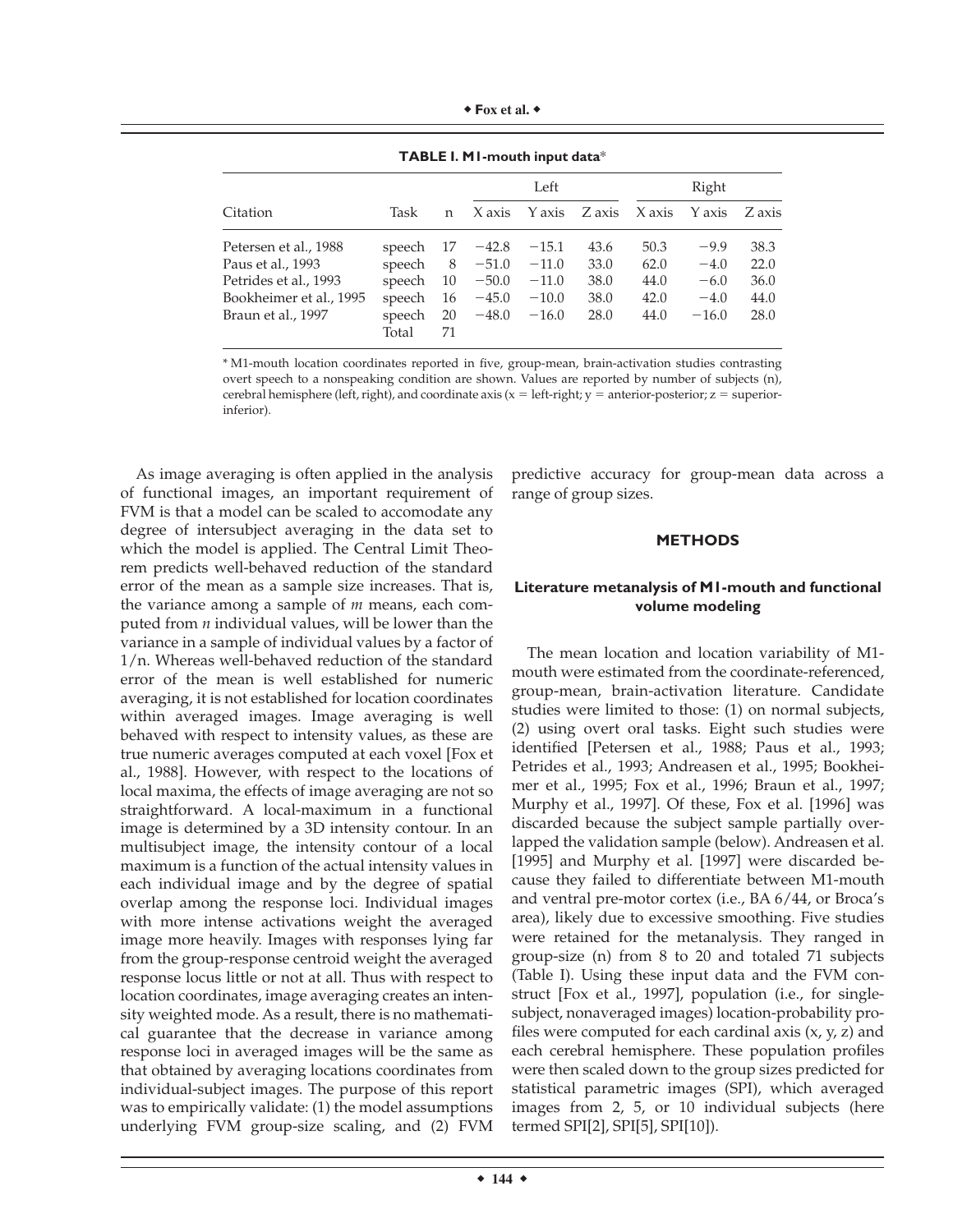### **Validation data**

Three cohorts of 10 subjects each participated in one of three speech-motor protocols at the Research Imaging Center (UTHSCSA). All three protocols acquired three scans per condition, which allowed intrasubject image averaging and per-subject response localization. High-resolution, 3-D (1 mm<sup>3</sup> voxels), T1-weighted anatomical MRI was obtained in each subject, for purposes of anatomical normalization. PET-MRI registration and spatial normalization were performed using the Lancaster et al. [1995] algorithm, as implemented in the  $SN^{\omega}$  software software (Research Imaging Center, UTHSCSA, San Antonio, Texas; ric.uthscsa. edu/projects/). This algorithm employs a nineparameter, affine transformation to normalize images relative to the atlas of Talairach and Tournoux [1988].

Statistical parametric images (SPIs) were created using the Fox et al. [1988] algorithm, as implemented in the MIPS<sup>®</sup> software (Research Imaging Center, UTHSCSA, San Antonio, Texas; ric.uthscsa.edu/ projects/). This algorithm uses the pooled variance of all brain voxels as the reference for computing significance, rather than computing the variance at each voxel. This procedure allows formation of singlesubject SPI, even without intrasubject averaging and is more reliable for small samples than the voxel-wise variance methods of Friston et al. [1991] and others [Strother, 1997]. Fifty-four SPIs were created: 30 singlesubject SPIs (SPI[1]), 15 SPI[2], 6 SPI[5] and 3 SPI[10]. For each n ( $n = 1, 2, 5, 10$ ), data sets were mutually exclusive. That is, sampling was without replacement.

The M1-mouth locations (left and right) were determined in each SPI, as follows. The 30-subject SPI was scanned with a local-maximum search algorithm [Mintun et al., 1989], to determine the locations of the M1-mouth areas (left and right) in the image with the highest possible signal to noise (i.e., the 30-subject SPI). In this 30-subject image, several functional regions comprising the speech-motor system were readily identified, including: the left and right M1-mouth representations (BA4); supplementary motor area (medial BA6); the left ventral premotor region (BA6/44); and the left insula. The two M1-mouth locations were used to limit the search domain within the 30, singlesubject SPIs. Potential left and right M1-mouth loci were automatically detected as the most intense (highest positive z score) local maximum within a 3-cm radius of the grand-average M1-mouth locus. The large detection radius avoided artificially limiting the variance observed among loci.

For the 30 SPI[1], the most intense response within the search range was not appropriate in location for M1-mouth in nineteen instances; 10 in the left hemisphere; 9 in the right hemisphere. For example, the supplementary motor area was captured by the search algorithm in 1 case. Ventral premotor cortex (in humans, ''Broca's area'') was captured by the search algorithm in 14 cases. Superior temporal (in humans, ''Wernicke's area'') was captured in two cases and superior premotor was captured in two cases. When the most intense response was inappropriately located, the next most intense response was located appropriately for M1-mouth in 11 instances (8 left; 3 right). In eight instances (2 left; 6 right), no M1-mouth response could be identified. In the  $15$  SPI[2], a M1-mouth responses could not be identified in two instances: once on the left; once on the right. In the six SPI[5], an M1-mouth response could not be identified in the left hemisphere of one image. In the SPI[10], left and right M1-mouth responses were identified in all three images.

# **Statistical analysis**

M1-mouth response loci resulting from the abovedescribed imaging and image processing steps were tested to determine: (1) whether image averaging was well-behaved with respect to response means and variances, (2) whether the spatial distributions of image-averaged data differed significantly from Gaussian, (3) whether the FVM for M1-mouth cortex correctly predicted the spatial distribution (mean and population percentiles) of SPI[n].

# **Image averaging**

The reduction of variance among M1-mouth response loci achieved by image averaging was compared to that achieved by coordinate averaging, using the same data sets as input for both averaging procedures. The numeric means of groups of 1, 2, 5, and 10 SPI[1] were compared to the loci from SPI[1], SPI[2], SPI[5] and SPI[10]. Comparisons were graphical and statistical. A Hotelling's T2 test was used to test the null hypothesis that means achieved by averaging images (SPI[1]) did not differ from those achieved by averaging coordinates (SPI[n]).

# **Normality**

Fox et al. (in review) demonstrated that M1-mouth location-distribution profiles of individual-subject data for each axis, in each hemisphere is normal and can be pooled to generate a larger sample size. Thus to assess the normality of the spatial distribution of response locations within averaged images, responses for each *n* were analyzed by pooling the data across axes  $(x, y, z)$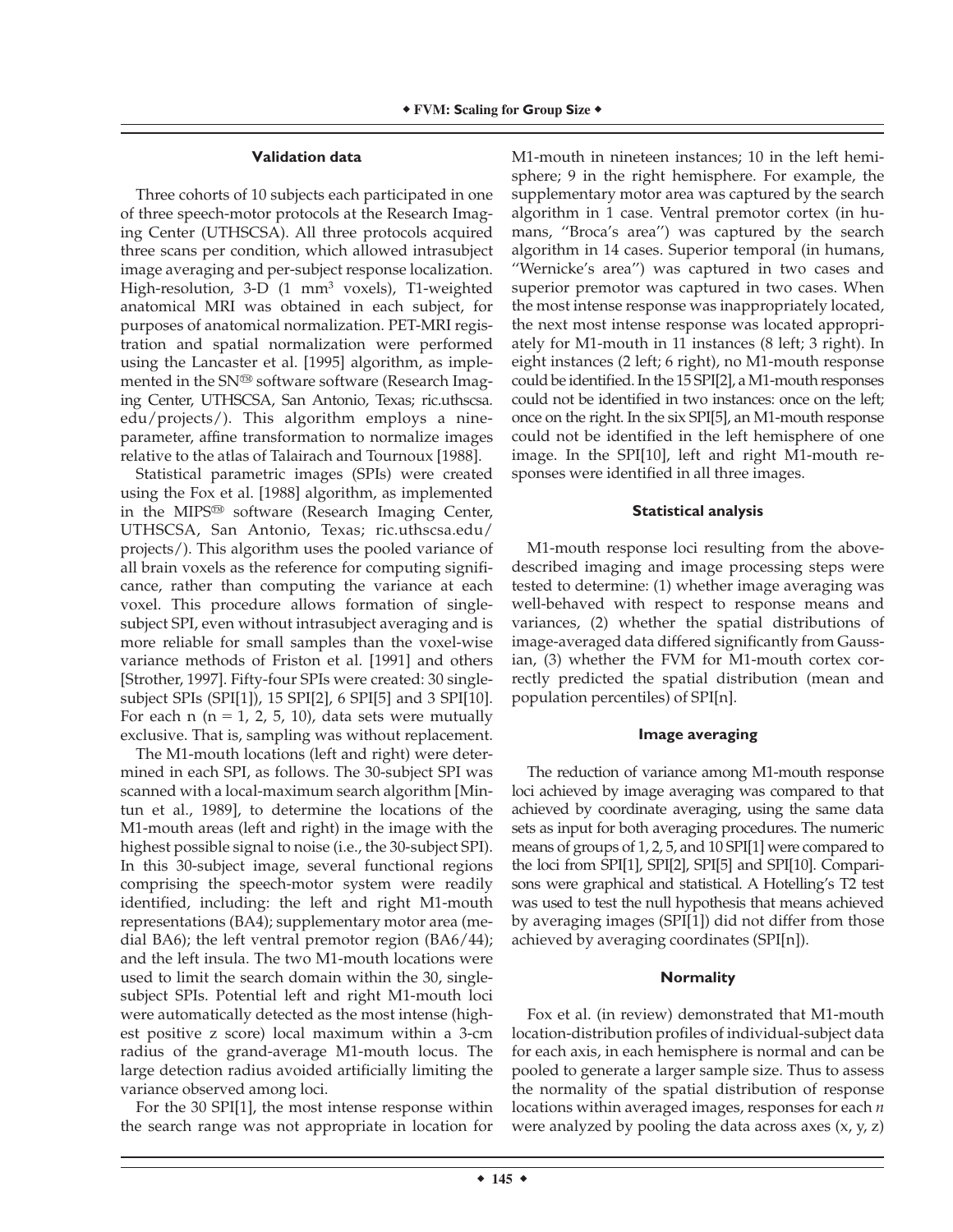| $\bullet$ Fox et al. |  |  |  |
|----------------------|--|--|--|
|----------------------|--|--|--|

n Left Right m X Y Z m X Y Z 1 28  $-45 \pm 4.4$   $-10 \pm 6.2$   $38 \pm 5.0$  24  $50 \pm 3.6$   $-7 \pm 6.0$   $37 \pm 5.5$ 2 14  $-45 \pm 2.7$   $-10 \pm 4.9$   $39 \pm 3.6$  14  $50 \pm 4.1$   $-8 \pm 4.0$   $36 \pm 5.4$ 5 5  $-46 \pm 2.2$   $-10 \pm 2.2$   $40 \pm 1.4$  6  $50 \pm 2.5$   $-9 \pm 3.2$   $37 \pm 3.6$ 10  $3 -45 \pm 1.2 -8 \pm 1.8 + 40 \pm 1.8$   $3 \pm 50 \pm 3.1 -9 \pm 0.7$   $37 \pm 2.7$  $30 \quad 1 \quad -46 \quad -8 \quad 40 \quad 1 \quad 52 \quad -8 \quad 38$ 

**TABLE II. Effects of image averaging on response locations**\*

 $*$  M1-mouth location coordinates  $\pm$  one standard deviation for single-subject data (n = 1) and for 3 group sizes ( $n = 2, 5, 10$ ) are shown. m is the number of images from which the mean and standard deviation were computed.

and hemisphere (left and right). A pooled histogram for each *n* was created by normalization of each of the six, individual-axis data sets to a zero-mean and unit standard deviation histogram.

#### **Fit of data to model**

The hypothesis that FV models derived from the group-mean SPI literature will predict the spatial distributions of SPI[n] for any *n* was assessed graphically and by descriptive statistical parameters. Graphical assessment used the BrainMap® database and user-interface tools, as follows. M1-mouth response loci for each level of averaging  $(n = 1, 2, 5,$  and 10) were entered into the BrainMap® database. Corresponding FVM for each level of averaging  $(n = 1, 2, 5, ...)$ and 10) were created using the M1-mouth literature (Table I). Response distributions, relative to the bounds of the FVM, were visualized. As a descriptive statistic, the percentage of responses lying within the 95th confidence bound along each axis was determined for each *n*.

# **RESULTS**

# **Image-averaging**



The effects of image averaging were assessed by comparing response loci from 15 SPI[2], 6 SPI[5] and 3 SPI[10] with numerical averages of the same data sets

#### **Figure 1.**

Reduction in variance with image averaging is shown. The decline in variance, relative to per-subject (SPI[1]) variance, is shown as a solid line. The decline in variance, relative to SPI[1] with simple, numeric averaging of persubject coordinates, is shown as a dotted line. The decline in variance, relative to SPI[1], achieved by image averaging, is shown as a dashed line.

 $\div$  146  $\div$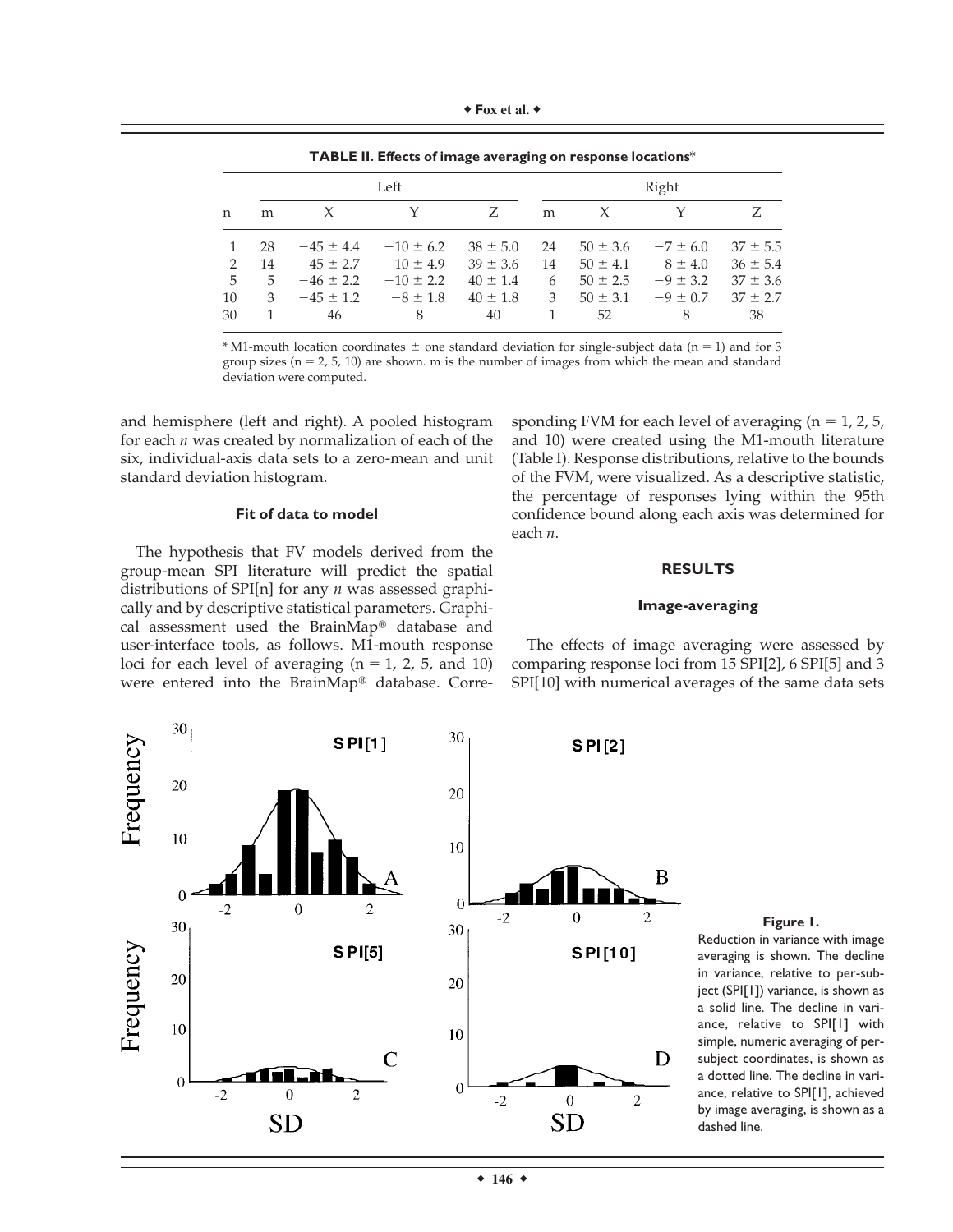

# Number of Individual Images Per Averaged Image

# **Figure 2.**

Pooled histograms of the spatial distributions of the image-averaged M1-mouth loci: (**a**) 30 SPI[1], b) 15 SPI[2], (**b**) 6 SPI[5], (**c**) 3 SPI[10]. Overall, the image averaged responses form spatial distributions that are not significantly different from a Gaussian.

and with the inverse function  $(1/n)$ . Means and variances were computed across groups. Location means were not effected by image averaging or numeric averaging (Table II; Fig. 1). In no instance did location between nonaveraged (SPI[1]) and averaged data  $(P > 0.70)$ ; Hotteling's T-test) differ. Mean location did not statistically differ between numeric averaging and image averaging ( $P > 0.3$  for  $n = 2, 5$ , and 10).

Variability was reduced relative to SPI[1], as a function of 1/n for both image averaging (SPI[n]) and for numeric averaging, also as predicted (Table II, Fig. 1). Well-behaved image averaging suggests that the spatial distribution (across subjects) of M1-mouth is unimodal and that the mean location is at or near the mode. Although these are properties of a Gaussian distribution, well-behaved image averaging is not per se a demonstration of normality.

# **Profile normality**

The M1-mouth location-distribution profiles observed for the different group sizes appeared normal (i.e., Gaussian), within the limits of sample size (Fig. 2, Table III). This observation was statistically tested by computing the skew and kurtosis of the four profiles  $(n = 1, 2, 5, 10)$ . All values were near zero, as expected for a Gaussian distribution. None differed significantly from zero (gamma-one and gamma-two statistics) [Zar, 1996]. The gamma and K2 D'Agostino-Pearson statistics for the pooled distributions also were not significantly different from Gaussian  $(P > 0.5)$ . These observations support the FVM modeling assumption that locationdistribution profiles are normal. Whereas averaging would be expected to increase the normality of the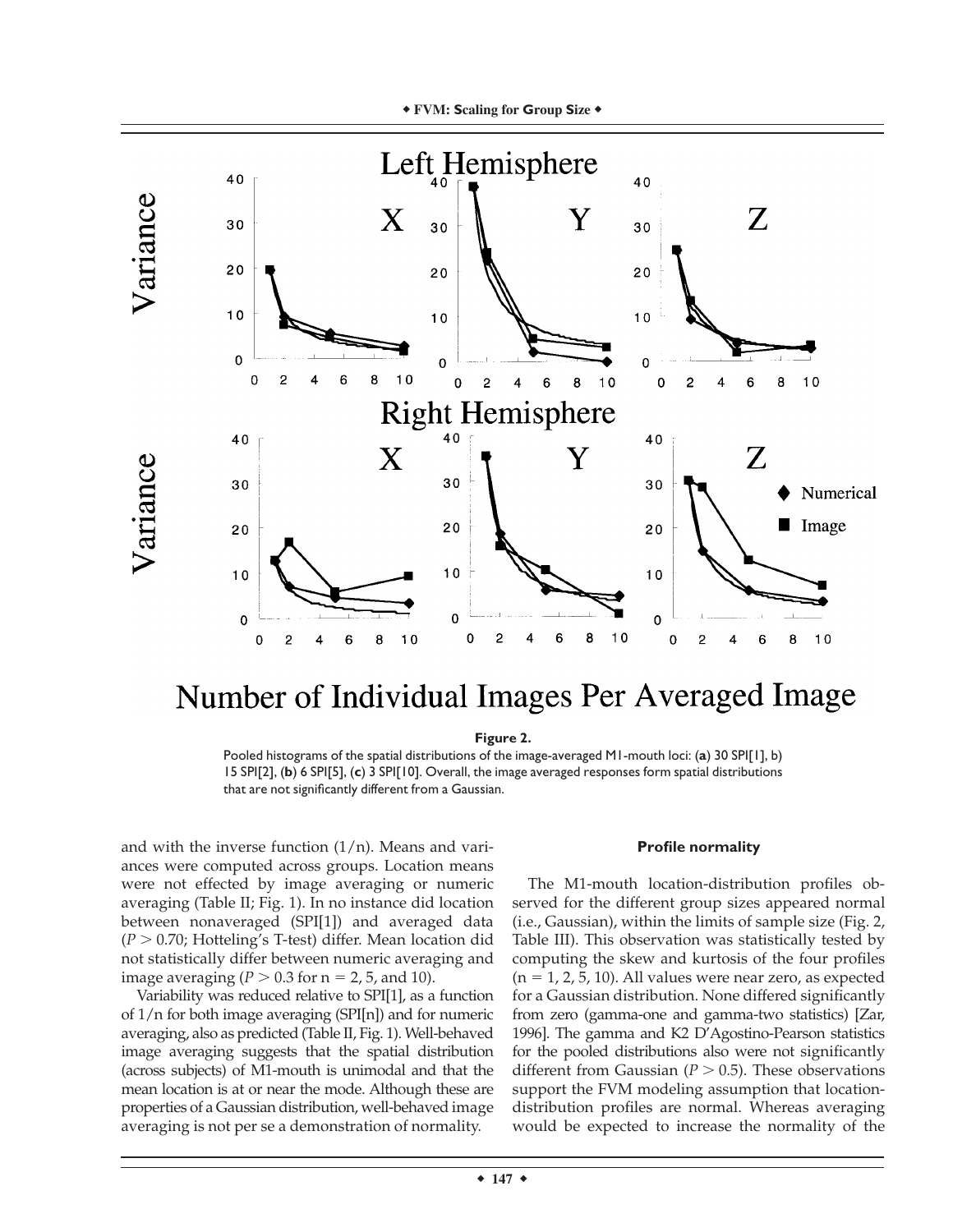| Fox et al. |  |
|------------|--|
|------------|--|

|               | <b>I ADLL III.</b> Frome normancy |                                                                                                                                                                   |             |          |       |                                         |             |              |
|---------------|-----------------------------------|-------------------------------------------------------------------------------------------------------------------------------------------------------------------|-------------|----------|-------|-----------------------------------------|-------------|--------------|
|               | Left                              |                                                                                                                                                                   |             |          | Right |                                         |             |              |
|               |                                   | n m $X \gamma 1$ ; $\gamma 2$ $Y \gamma 1$ ; $\gamma 2$ $Z \gamma 1$ ; $\gamma 2$ m $X \gamma 1$ ; $\gamma 2$ $Y \gamma 1$ ; $\gamma 2$ $Z \gamma 1$ ; $\gamma 2$ |             |          |       |                                         |             |              |
|               | 1 28                              | $-0.1; 0.3$                                                                                                                                                       | $0.3; -1.0$ |          |       | $-0.5; -0.2$ 24 0.3; $-0.2$ 0.2; $-0.6$ |             | 0.0; 1.4     |
| $\mathcal{L}$ | - 14                              | $0.2; -0.8$                                                                                                                                                       | $0.3: -0.5$ | 0.9; 0.3 | 14    | $-0.8; 0.6$                             | $0.5: -0.4$ | $-0.5; -0.5$ |
|               |                                   | $5 \quad 5 \quad -0.1; 1.8 \quad 1.7; 0.7$                                                                                                                        |             |          |       | $0.7; 1.0$ 6 $-1.2; 0.3$ 1.7; 3.0       |             | 0.2:2.0      |

**TABLE III. Profile normality**\*

\* Profile normality is an assumption of FVM modeling. The normality of the spatial distributions of the M1-mouth locations in each spatial axis  $(X, Y, Z)$  for single-subject data (n = 1) and for 2° of averaging (n = 2, 5) are shown. Skew ( $\gamma$ 1 statistic) and kurtosis ( $\gamma$ 2 statistic) were near zero, the expected values for a normal distribution, for all three axes in both hemispheres.

data sets, the small sample sizes at larger group size likely prevented this effect from being appreciated.

### **Validation of M1-mouth FVMs**

Literature-derived FV models of the spatial distribution of M1-mouth loci were validated by comparisons to the data sets just described, as follows. Spatial probability distributions for SPI[1], SPI[2], SPI[5], and SPI[10] were computed (from the literature-derived, group-mean input data, above) and expressed as 95% confidence limits  $(z = 2.0)$  for each axis  $(x, y, z)$ . The fraction of subjects falling within these bounds was generally high (Table IV). For the higher degrees of averaging (e.g., SPI[10]), small sample sizes made the computed fractions more variable. Nevertheless, there appeared to be no systematic or progressive errors in the spatial probability computations.

### **DISCUSSION**

The analyses here presented confirmed the two principal modeling assumptions and the predictive power of functional volumes modeling [Fox et al., 1997], as regards its application to group-mean data sets. First, the mean location of the M1-mouth response was not altered by averaging. Second, the variability of response locations among sets of averaged images declined with the number of individual-subject images per average, as predicted. Third, spatial probability contours computed using these two assumptions were validated by comparison to data sets not utilized in their creation.

The validations performed here were limited by the relatively small number of images that were created for each averaging level. For example, only three 10-subject images (SPI[10]) were created. This limitation was due conjointly to the size of the validation data set (30 individual subjects) and to the decision to sample without replacement when creating the subject groups for averaging. Despite this limitation, the data provide strong support of the two assumptions of well-behaved image averaging and of the predictive power of FVM when applied to averaged images.

#### **Theory and scope**

Functional volumes modeling takes advantage of the normality of the spatial distribution of functional activations within a Cartesian space. Brain functional areas are described as probability distributions about a mean address, with no need to resort to gross anatomi-

**TABLE IV. Fit of FV models to validation data**\*

| Left |                                                                                                                                |                                             |                                                | Right                                                          |                                                                   |                                                                    |  |
|------|--------------------------------------------------------------------------------------------------------------------------------|---------------------------------------------|------------------------------------------------|----------------------------------------------------------------|-------------------------------------------------------------------|--------------------------------------------------------------------|--|
| n    | X                                                                                                                              |                                             | Z                                              |                                                                |                                                                   |                                                                    |  |
|      | $1\quad100\% (28/28)$ $89\% (25/28)$ $86\% (24/28)$<br>2 100\% $(14/14)$<br>$5\quad 100\% \ (5/5)$<br>$10 \quad 100\% \ (3/3)$ | 79% (11/14)<br>$80\% (4/5)$<br>$33\% (1/3)$ | $93\%$ (13/14)<br>$80\% (4/5)$<br>$67\% (2/3)$ | $100\% (24/24)$<br>79% (11/14)<br>$50\% (3/6)$<br>$33\% (1/3)$ | $92\% (22/24)$<br>$93\% (13/14)$<br>$83\% (5/6)$<br>$100\% (3/3)$ | $92\% (22/24)$<br>$86\% (12/14)$<br>$67\%$ $(4/6)$<br>$67\% (2/3)$ |  |

\* Percentage of M1-mouth responses falling within the FVM-predicted bounds are shown for each cardinal axis  $(X, Y, Z)$  in each cerebral hemisphere (right and left) for single-subject data (n = 1) and for 4 degrees of averaging ( $n = 2, 5, 10, 15$ ).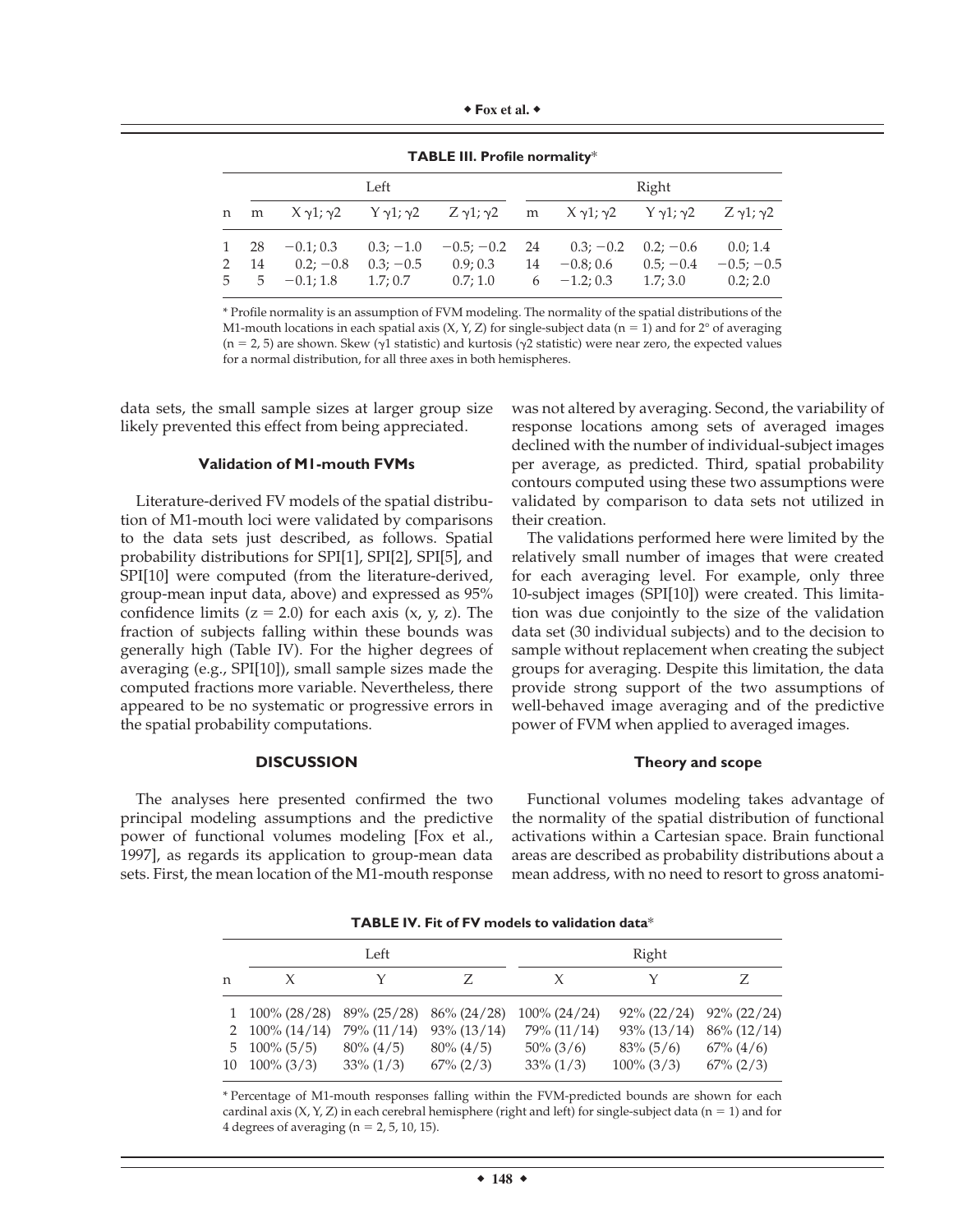

**Figure 3.**

Goodness-of-fit of validation data to the metanalytically derived, spatial probability contours for M1 mouth are illustration. **A** illustrates 28 individual-subject response loci (SPI[1]). **B** illustrates 20 two-subject response loci (SPI[2]). **C** illustrates 8 five-subject (SPI[5]]) response loci. **D** illustrates 3 ten-subject (SPI[10]) re-

cal landmarks. In FVM, the estimate of per-subject variance is derived from interstudy variance, correcting for sample size and interlaboratory methodological error. Thus group-mean studies can be used to estimate per-subject variance. This requires, however, that each area to be modeled be reported in a sufficiently large number of independent studies to allow a good estimate of variance. As shown in the present study, it does not require that these studies be exact duplications or even that they use the same activation paradigm. It merely requires that whatever activation paradigm is employed be sufficient to recruit the area to be modeled. The corpus of group-mean studies reporting function locations in standardized coordinates is now quite large and is growing at a rate of approximately one per day [Fox, 1997]. Thus a large

sponse loci. In A–D, boxes illustrate 95% confidence bounds appropriate to the number of subjects per image (n). Plotted in BrainMap [Fox and Lancaster, 1996]. All values are in mm referable to Talairach and Touroux [1988].

number of functional areas should be readily modeled using the available data.

#### **Utility**

Several motivations for performing quantitative metanalysis of functional areas can be identified. First and foremost, metanalytic models serve as accurate, concise, intuitive formulations of accumulated knowledge, as is illustrated here. In addition, models can serve as tools for automated image analysis, image interpretation, and data retrieval. As an example of image interpretation, a location-probability model (either structural or functional) can be used to assign a most-likely name and an likelihood value to a feature within a brain image (e.g., an activated location).